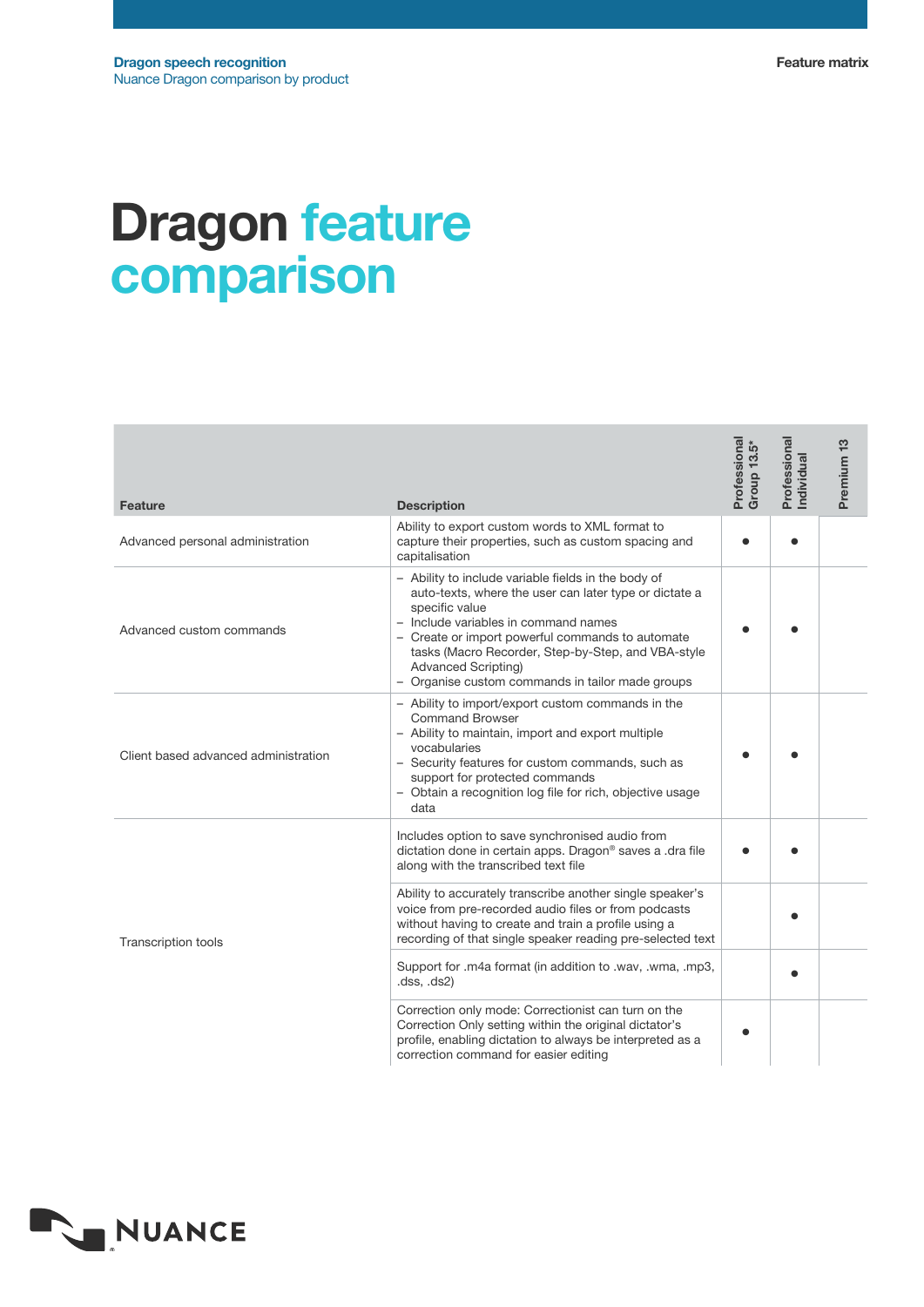| Feature                             | <b>Description</b>                                                                                                                                                                                                                                                                                                             | Professional<br>Group 13.5* | Professional<br>ndividual | Premium <sub>13</sub> |
|-------------------------------------|--------------------------------------------------------------------------------------------------------------------------------------------------------------------------------------------------------------------------------------------------------------------------------------------------------------------------------|-----------------------------|---------------------------|-----------------------|
| Auto-transcribe folder agent (AFTA) | - Monitors a specific directory to automatically launch<br>transcription<br>- Provide a synchronised audio file along with the<br>transcript, for deferred correction<br>- Supports .DOC, .RTF and .TXT output formats<br>- Run a script (such as an email notification) when a<br>transcription is complete                   |                             |                           |                       |
| Ease of use                         | Additional help with in-context commands when user<br>asks "what can I say" at any time. A list of relevant<br>commands will immediately assist you if you ask "what<br>can I say" when working within specific applications                                                                                                   |                             |                           |                       |
|                                     | Easier access and management of "Text-and-Graphics"<br>commands (or "auto-texts") and of user defined<br>commands (with "Manage Custom Commands") in the<br>Tools menu                                                                                                                                                         |                             |                           |                       |
| Roaming users                       | Enterprise profile management with user profiles<br>centralised on the network                                                                                                                                                                                                                                                 |                             |                           |                       |
| Administrative settings             | Access to advanced administrative settings (per the<br>Miscellaneous tab) such as disabliing restricted users<br>from modifying commands or vocabularies, disabling use<br>of Macro Recorder, Step-by-Step or Advanced Scripting<br>commands, etc.                                                                             |                             |                           |                       |
| <b>MSI</b> installation             | Ability to do a command line install                                                                                                                                                                                                                                                                                           |                             |                           |                       |
| Data distribution tool              | Remote management of word lists, profiles and custom<br>vocabulary. Make new words, customised vocabularies,<br>or new commands available to all Dragon users on a<br>particular installation of Dragon<br>** For Dragon Professional Group customers who have<br>Nuance <sup>®</sup> User Management Center, they do not need | $\star\star$                |                           |                       |
|                                     | to use this tool<br>Supports remote use on a computer running Windows                                                                                                                                                                                                                                                          |                             |                           |                       |
| Remote desktop connection           | Server 2008 R2 or 2012. With Microsoft <sup>®</sup> 's free Remote<br>Desktop Connection software, you can use Dragon from<br>a local Windows computer on which Dragon itself is not<br>installed.                                                                                                                             |                             |                           |                       |
| Citrix <sup>®</sup> support         | Support for published applications in Citrix virtualised<br>environments                                                                                                                                                                                                                                                       |                             |                           |                       |